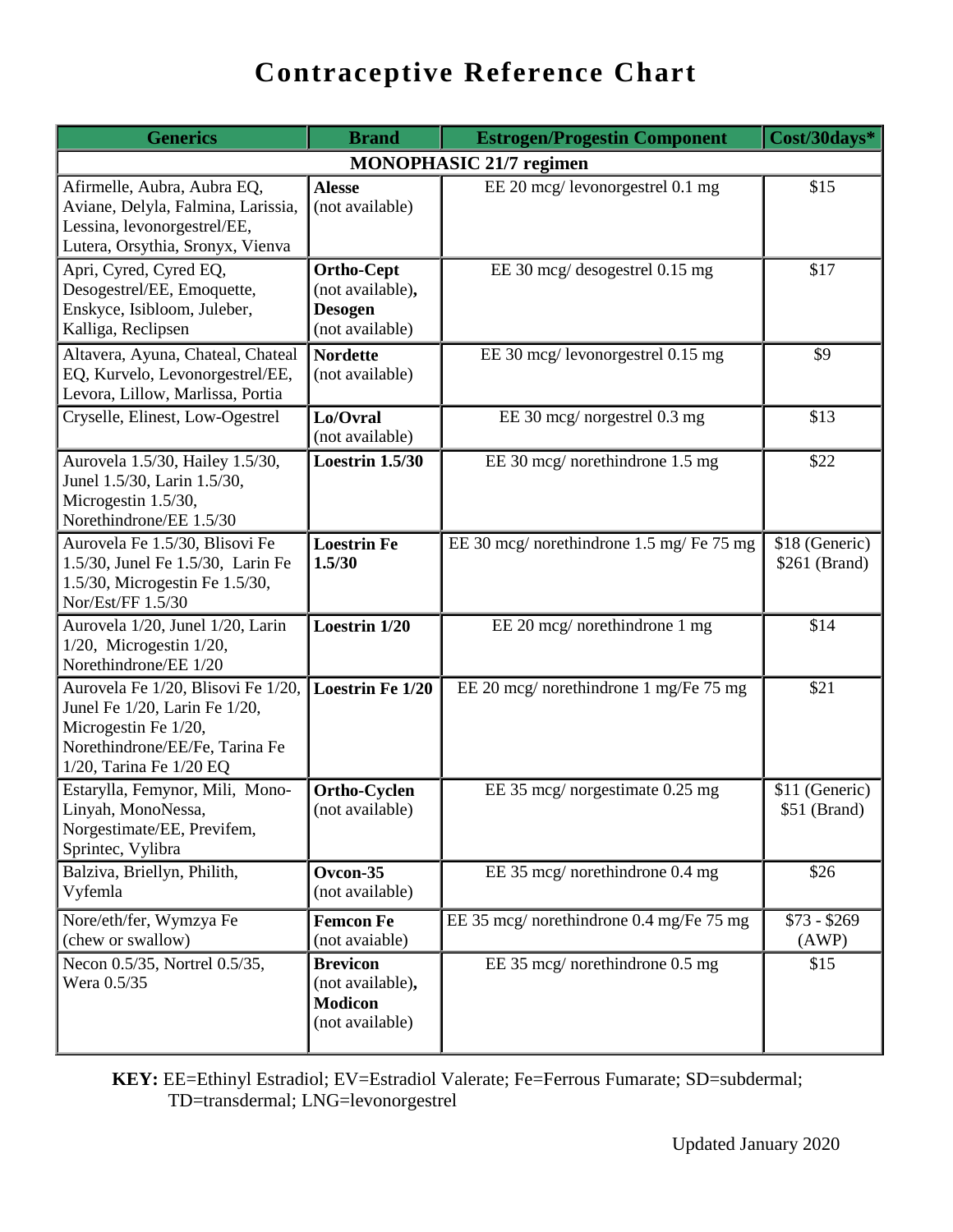| <b>Generics</b>                                                                                                     | <b>Brand</b>                                   | <b>Estrogen/Progestin Component</b>                                                                                                                                                                                                    | Cost/30days*                    |
|---------------------------------------------------------------------------------------------------------------------|------------------------------------------------|----------------------------------------------------------------------------------------------------------------------------------------------------------------------------------------------------------------------------------------|---------------------------------|
| Alyacen 1/35, Cyclafem 1/35,<br>Dasetta 1/35, Nortrel 1/35,<br>Pirmella 1/35                                        | <b>Ortho-Novum</b><br>1/35                     | EE 35 mcg/ norethindrone 1 mg                                                                                                                                                                                                          | \$14                            |
| Ethy eth est 1-35, Kelnor 1/35,<br>Zovia 1/35E                                                                      | Demulen 1/35<br>(not available)                | EE 35 mcg / ethynodiol diacetate 1 mg                                                                                                                                                                                                  | \$22                            |
| None                                                                                                                | Ogestrel                                       | EE 50 mcg/ norgestrel 0.5 mg                                                                                                                                                                                                           | \$36                            |
| Ethynodiol 1-50, Kelnor 1/50                                                                                        | Zovia 1/50E<br>(not available)                 | EE 50 mcg/ ethynodiol diacetate 1 mg                                                                                                                                                                                                   | \$25                            |
| drospirenone/EE, Ocella, Syeda,<br>Zarah, Zumandimine                                                               | Yasmin                                         | EE 30 mcg/ drospirenone 3 mg                                                                                                                                                                                                           | \$34 (Generic)<br>\$130 (Brand) |
| Dros/eth est tab levomefo,<br>Tydemy                                                                                | <b>Safyral</b>                                 | EE 30 mcg/ drospirenone 3 mg/<br>levomefolate calcium 0.451 mg                                                                                                                                                                         | \$154 generic<br>\$240 brand    |
| None                                                                                                                | <b>Taytulla</b>                                | EE 20 mcg/ norethindrone 1 mg/Fe 75 mg                                                                                                                                                                                                 | \$203                           |
|                                                                                                                     |                                                | <b>BIPHASIC</b>                                                                                                                                                                                                                        |                                 |
| Azurette, Bekyree,<br>desogestrel/EE, Kariva, Pimtrea,<br>Simliya, Viorele                                          | Mircette                                       | EE 20, 10 mcg / desogestrel $0.15$ mg<br>Active tablet (EE 20 mcg): 21 days<br>Inactive tablet: 2 days<br>$\bullet$<br>Active EE only (10 mcg): 5 days                                                                                 | \$31                            |
|                                                                                                                     |                                                | <b>TRIPHASIC</b>                                                                                                                                                                                                                       |                                 |
| Tilia Fe, Tri-Legest Fe                                                                                             | <b>Estrostep Fe</b>                            | EE 20, 30, 35 mcg/ norethindrone 1 mg/ Fe<br>$75$ mg<br>Active tablet (EE 20 mcg): 5 days<br>$\bullet$<br>Active tablet (EE 30 mcg): 7 days<br>$\bullet$<br>Active tablet (EE 35 mcg): 9 days<br>Inactive tablet (Fe only): 7 days     | \$56                            |
| Enpresse, Levonest, levonor/ethi,<br>Myzilra, Trivora                                                               | <b>Tri-Levlen</b><br>(not available)           | EE 30, 40 mcg/ levonorgestrel 0.05, 0.075,<br>0.125mg<br>Active tablet (EE 30, lev 0.05): 6 days<br>Active tablet (EE 40, lev 0.075): 5 days<br>c<br>Active tablet (EE 30, lev 0.125): 10 days<br>$\bullet$<br>Inactive tablet: 7 days | \$19                            |
| Norgestimate/EE, Tri Femynor,<br>Tri-Estaryll, Tri-Lynyah, Tri-Mili,<br>Tri-Previfem, Tri-Sprintec, Tri-<br>Vylibra | <b>Ortho Tri-</b><br>Cyclen<br>(not-available) | EE 35 mcg/ norgestimate 0.18, 0.215, 0.25<br>mg<br>Active tablet (nor 0.18): 7 days<br>$\bullet$<br>Active tablet (nor 0.215): 7 days<br>$\bullet$<br>Active tablet (nor 0.25): 7 days<br>Inactive tablet: 7 days                      | \$11                            |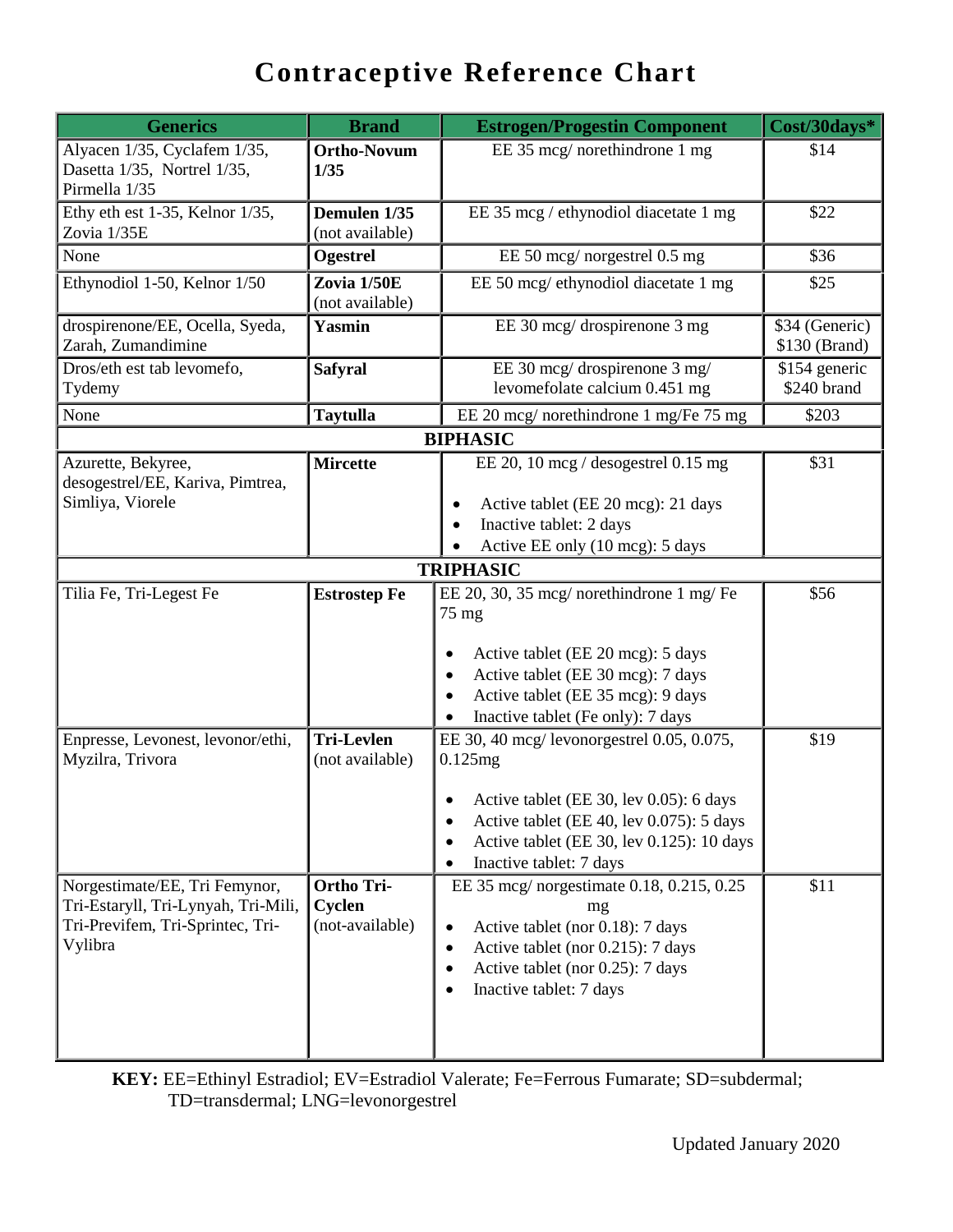| <b>Generics</b>                                                    | <b>Brand</b>                             | <b>Estrogen/Progestin Component</b>              | Cost/30days*          |
|--------------------------------------------------------------------|------------------------------------------|--------------------------------------------------|-----------------------|
| Norgestimate/EE, Tri-Lo-                                           | <b>Ortho Tri-</b>                        | EE 25 mcg/ norgestimate 0.18, 0.215, 0.25        | \$15                  |
| Estarylla, Tri-Lo-Marzia, Tri-Lo-                                  | <b>Cyclen LO</b>                         | mg                                               |                       |
| Mili, Tri-Lo-Sprintec, Tri-Vylibra                                 |                                          | Active tablet (nor 0.18): 7 days                 |                       |
| Lo, Trinessa Lo                                                    |                                          | Active tablet (nor 0.215): 7 days<br>٠           |                       |
|                                                                    |                                          | Active tablet (nor 0.25): 7 days                 |                       |
|                                                                    |                                          | Inactive tablet: 7 days                          |                       |
| Aranelle, Leena                                                    | <b>Tri-Norinyl</b><br>(not available)    | EE 35 mcg/ norethindrone 0.5, 1 mg               | \$25                  |
|                                                                    |                                          | Active tablet (nor 0.5): 7 days<br>$\bullet$     |                       |
|                                                                    |                                          | Active tablet (nor 1): 9 days<br>$\bullet$       |                       |
|                                                                    |                                          | Active tablet (nor 0.5): 5 days                  |                       |
|                                                                    |                                          | Inactive tablet: 7 days                          |                       |
| Caziant, Velivet                                                   | Cyclessa                                 | EE 25 mcg/ desogestrel 100, 125, 150 mcg         | \$24                  |
|                                                                    |                                          | Active tablet (des 100): 7 days                  |                       |
|                                                                    |                                          | Active tablet (des 125): 7 days<br>٠             |                       |
|                                                                    |                                          | Active tablet (des 150): 7 days                  |                       |
|                                                                    |                                          | Inactive tablet: 7 days                          |                       |
| Alyacen 7/7/7, Cyclafem 7/7/7,<br>Dasetta 7/7/7, Nortrel 7/7/7,    | <b>Ortho-Novum</b><br>7/7/7              | EE 35 mcg/ norethindrone $0.5$ , $0.75$ , 1 mg   | \$21                  |
| Pirmella 777                                                       |                                          | Active tablet (nor 0.5): 7 days                  |                       |
|                                                                    |                                          | Active tablet (nor 0.75): 7 days                 |                       |
|                                                                    |                                          | Active tablet (nor 1): 7 days                    |                       |
|                                                                    |                                          | Inactive tablet: 7 days                          |                       |
|                                                                    |                                          | <b>FOUR-PHASIC</b>                               |                       |
| None                                                               | <b>Natazia</b>                           | EV 3, 2, 1 mg/ dienogest 2, 3 mg                 | \$378                 |
|                                                                    |                                          | Active estrogen only (EV 3 mg): 2 days           |                       |
|                                                                    |                                          | Active tab (EV 2mg, di 2mg): 5 days<br>$\bullet$ |                       |
|                                                                    |                                          | Active tab (EV 2mg, di 3mg): 17 days             |                       |
|                                                                    |                                          | Active estrogen only (EV 1mg): 2 days            |                       |
|                                                                    |                                          | Inactive tablet: 2 days                          |                       |
|                                                                    |                                          | <b>MONOPHASIC 24/4 regimen</b>                   |                       |
| Kaitlib Fe, Layolis Fe,<br>norethindrone/EE/Fe                     | <b>Generess Fe</b>                       | EE 25 mcg/ norethindrone 0.8 mg/ Fe 75mg         | \$86                  |
|                                                                    | (chewable only)<br>* Non-formulary       |                                                  |                       |
|                                                                    |                                          | Active tablet: 24 days<br>$\bullet$              |                       |
|                                                                    |                                          | Inactive tablet: 4 days<br>$\bullet$             |                       |
| Aurovela 24 Fe, Blisovi 24 Fe,<br>Hailey 24 Fe, Junel Fe 24, Larin | <b>Loestrin 24 Fe</b><br>(not available) | EE 20 mcg/ norethindrone 1 mg/ Fe 75 mg          | $$90 - $269$<br>(AWP) |
| 24 Fe, Norethindrone/EE/Fe,                                        |                                          | Active tablet: 24 days                           |                       |
| Tarina 24 Fe                                                       |                                          | Inactive tablet: 4 days                          |                       |
|                                                                    |                                          |                                                  |                       |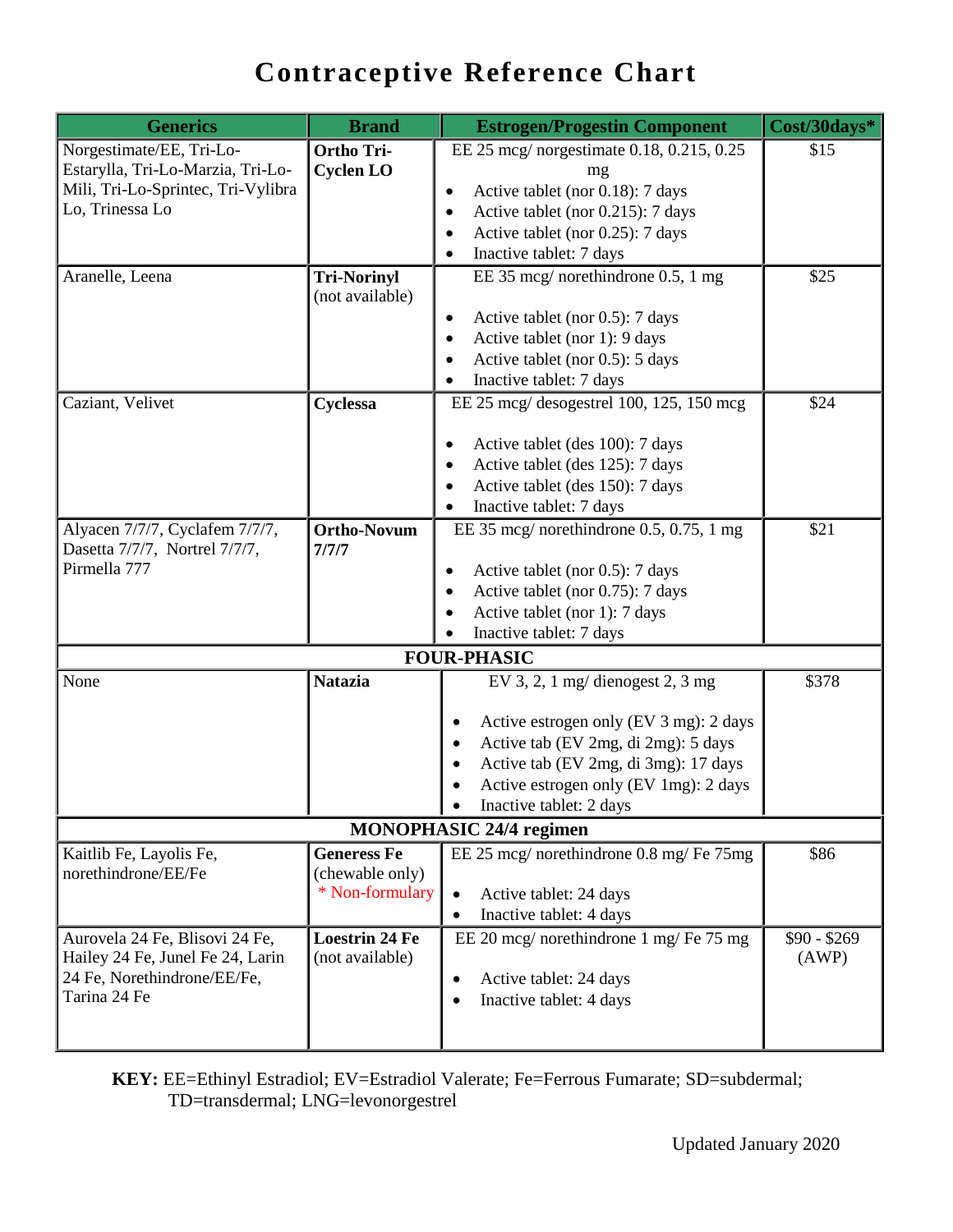| <b>Generics</b>                        | <b>Brand</b>           | <b>Estrogen/Progestin Component</b>             | Cost/30days*    |  |
|----------------------------------------|------------------------|-------------------------------------------------|-----------------|--|
| Melodetta 24 Fe (chewable),            | <b>Minastrin 24 Fe</b> | EE 20 mcg/ norethindrone 1 mg/ Fe 75 mg         | \$134           |  |
| Mibelas 24 Fe (chewable),              | (chewable)             |                                                 |                 |  |
| noreth/ethin Fe (chewable)             |                        | Active tablet: 24 days<br>$\bullet$             |                 |  |
|                                        |                        | Inactive tablet: 4 days<br>$\bullet$            |                 |  |
| Drospire/eth tab estr/lev              | <b>Beyaz</b>           | EE 20 mcg/ drospirenone 3 mg/                   | \$113 (Generic) |  |
|                                        | *Non-formulary         | levomefolate calcium 0.451 mg                   | \$200 (Brand)   |  |
|                                        |                        | Active tablet: 24 days                          |                 |  |
|                                        |                        | Inactive tablet: 4 days                         |                 |  |
| drospirenone/EE, Gianvi, Jasmiel,      | Yaz                    | EE 20 mcg/ drospirenone 3 mg                    | \$46            |  |
| Loryna, Lo-Zumandimi, Nikki            |                        |                                                 |                 |  |
|                                        |                        | Active tablet: 24 days                          |                 |  |
|                                        |                        | Inactive tablet: 4 days                         |                 |  |
| None                                   | <b>Lo Loestrin Fe</b>  | EE 10 mcg/ norethindrone 1 mg/ Fe 75mg          | \$157           |  |
|                                        | *Non-formulary         |                                                 |                 |  |
|                                        |                        | Active tablet: 24 days<br>٠                     |                 |  |
|                                        |                        | Active EE only: 2 days<br>$\bullet$             |                 |  |
|                                        |                        | Inactive tablet: 2 days                         |                 |  |
|                                        |                        | MONOPHASIC (EXTENDED-CYCLE, 84 days)            |                 |  |
| Introvale, Jolessa,                    | <b>Seasonale</b>       | EE 30 mcg/ levonorgestrel 0.15 mg               | \$20            |  |
| levonorgestrel/EE, Setlakin            | (not available)        |                                                 |                 |  |
|                                        |                        | <b>Extended Cycle:</b>                          |                 |  |
|                                        |                        | Active tablet: 84 days<br>$\bullet$             |                 |  |
|                                        |                        | Inactive tablet: 7 days<br>$\bullet$            |                 |  |
| MULTIPHASIC (EXTENDED-CYCLE, 84 days)  |                        |                                                 |                 |  |
| Amethia, Ashlyna, Camrese,             | Seasonique             | EE 30, 10 mcg/ levonorgestrel 0.15 mg           | \$54            |  |
| Daysee, levonorgestrel/EE,<br>Simpesse |                        | <b>Extended Cycle:</b>                          |                 |  |
|                                        |                        | Active tablet: 84 days                          |                 |  |
|                                        |                        | Active EE only (10 mcg): 7 days<br>$\bullet$    |                 |  |
| Amethia Lo, Camrese Lo,                | LoSeasonique           | EE 20, 10 mcg/ levonorgestrel 0.1 mg            | \$47            |  |
| levonorgestrel/EE                      |                        |                                                 |                 |  |
|                                        |                        | <b>Extended Cycle:</b>                          |                 |  |
|                                        |                        | Active tablet: 84 days<br>$\bullet$             |                 |  |
|                                        |                        | Active EE only (10 mcg): 7 days<br>$\bullet$    |                 |  |
| Fayosim, Rivelsa                       | Quartette              | EE 20, 25, 30, 10 mcg/ levonorgestrel 0.15 mg   | $$416 - $831$   |  |
|                                        | *Non-                  | <b>Extended Cycle</b>                           | (AWP)           |  |
|                                        | formulary              | Active tablet (EE 20 mcg): 42 days              |                 |  |
|                                        |                        | Active tablet (EE 25 mcg): 21 days<br>$\bullet$ |                 |  |
|                                        |                        | Active tablet (EE 30 mcg): 21 days              |                 |  |
|                                        |                        | Active EE only (10 mcg): 7 days                 |                 |  |
|                                        |                        |                                                 |                 |  |
|                                        |                        |                                                 |                 |  |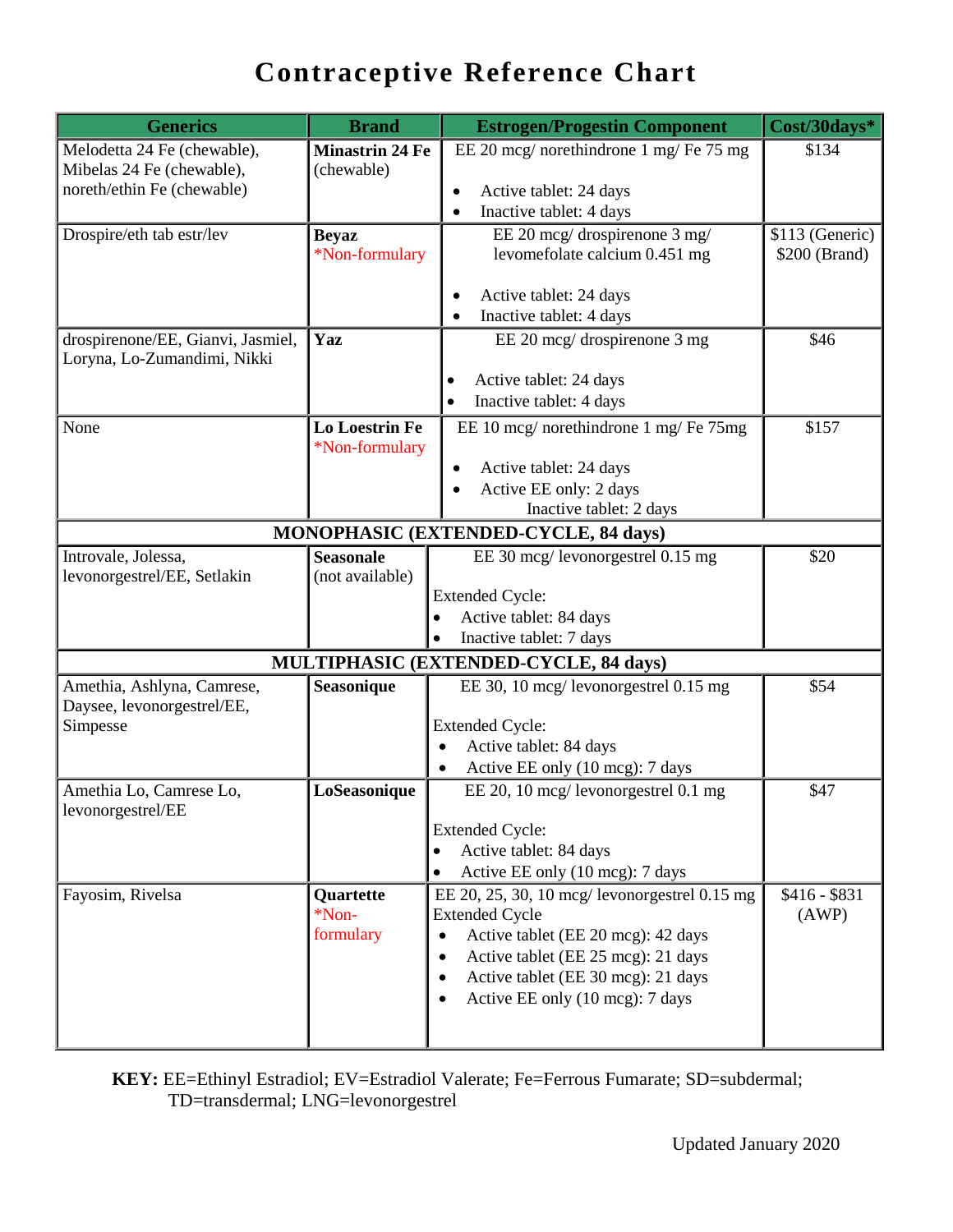| <b>Generics</b>                                    | <b>Brand</b>        | <b>Estrogen/Progestin Component</b> | Cost/30days* |  |  |
|----------------------------------------------------|---------------------|-------------------------------------|--------------|--|--|
| <b>CONTINUOUS CYCLE</b> (no hormone-free interval) |                     |                                     |              |  |  |
| Levo-eth est                                       | Amethyst            | EE 20 mcg/ levonorgestrel 90 mcg    | \$40         |  |  |
|                                                    |                     | Take daily                          |              |  |  |
|                                                    |                     | PROGESTIN-ONLY PILLS                |              |  |  |
| None                                               | <b>Slynd</b>        | drospirenone 4 mg                   | \$233 (AWP)  |  |  |
| Camila, Deblitane, Errin, Heather,                 | Nor-QD              | norethindrone 0.35 mg               | \$5          |  |  |
| Incassia, Jencycla, Lyza, Nora-                    | (not available),    |                                     |              |  |  |
| BE, norethindrone, Norlyda,                        | <b>Ortho-Micron</b> |                                     |              |  |  |
| Norlyroc, Sharobel, Tulana                         |                     |                                     |              |  |  |
| <b>EMERGENCY CONTRACEPTIVES</b>                    |                     |                                     |              |  |  |
| Aftera, Econtra EZ, Econtra OS,                    | <b>Plan B One-</b>  | levonorgestrel 1.5 mg (1 pill)      | \$28         |  |  |
| levonorgestrel 1.5 mg, My Choice, Step             |                     |                                     |              |  |  |
| My Way, New Day, Next Choice                       |                     |                                     |              |  |  |
| One Dose, Opcicon, Option 2,                       |                     |                                     |              |  |  |
| React, Take Action                                 |                     |                                     |              |  |  |
| None                                               | Ella                | ulipristal 30 mg                    | \$58         |  |  |

#### **Non-Oral Contraceptive Alternatives**

| <b>Generic Name</b>            | <b>Brand Name</b>        | EE   | <b>Progestin</b>                                                                                                                                                                                                                   | <b>Route</b>         | Cost/30<br>$\bf days^*$ |
|--------------------------------|--------------------------|------|------------------------------------------------------------------------------------------------------------------------------------------------------------------------------------------------------------------------------------|----------------------|-------------------------|
| Medroxyprogesterone<br>acetate | Depo-Provera             | None | medroxyprogesterone acetate<br>150mg *every 3 months; no > 2 yrs.                                                                                                                                                                  | IM                   | \$28                    |
| Medroxyprogesterone<br>acetate | Depo-SubQ<br>Provera 104 | None | medroxyprogesterone acetate<br>104mg *every 3 months; no > 2 yrs.                                                                                                                                                                  | SubQ                 | \$280<br>(AWP)          |
| None                           | <b>Nexplanon</b>         | None | etonogestrel 68 mg<br><i>*remove or replace by 3<sup>rd</sup> year</i>                                                                                                                                                             | <b>SD</b><br>implant | \$1120<br>per IUD       |
| None                           | Liletta                  | None | levonorgestrel 52 mg<br>Initial release of 18.6 mcg/day<br>$\bullet$<br>then decreases to:<br>Year 1: LNG 16.3 mcg/day<br>Year 2: LNG 14.3 mcg/day<br>Year 3: LNG 12.6 mcg/day<br><i>*Remove or replace by 3<sup>rd</sup> year</i> | <b>IUD</b>           | \$944 per<br><b>IUD</b> |
| None                           | Kyleena                  | None | levonorgestrel 19.5 mg<br>Initial release of 17.5 mcg/day<br><i>*Remove or replace by 5<sup>th</sup> year</i>                                                                                                                      | <b>IUD</b>           | \$1,144<br>per IUD      |
| None                           | <b>Mirena</b>            | None | levonorgestrel 52 mg<br>Initial release of 20 mcg/day<br>$\bullet$<br><i>*Remove or replace by 5<sup>th</sup> year</i>                                                                                                             | <b>IUD</b>           | \$1,144<br>per IUD      |